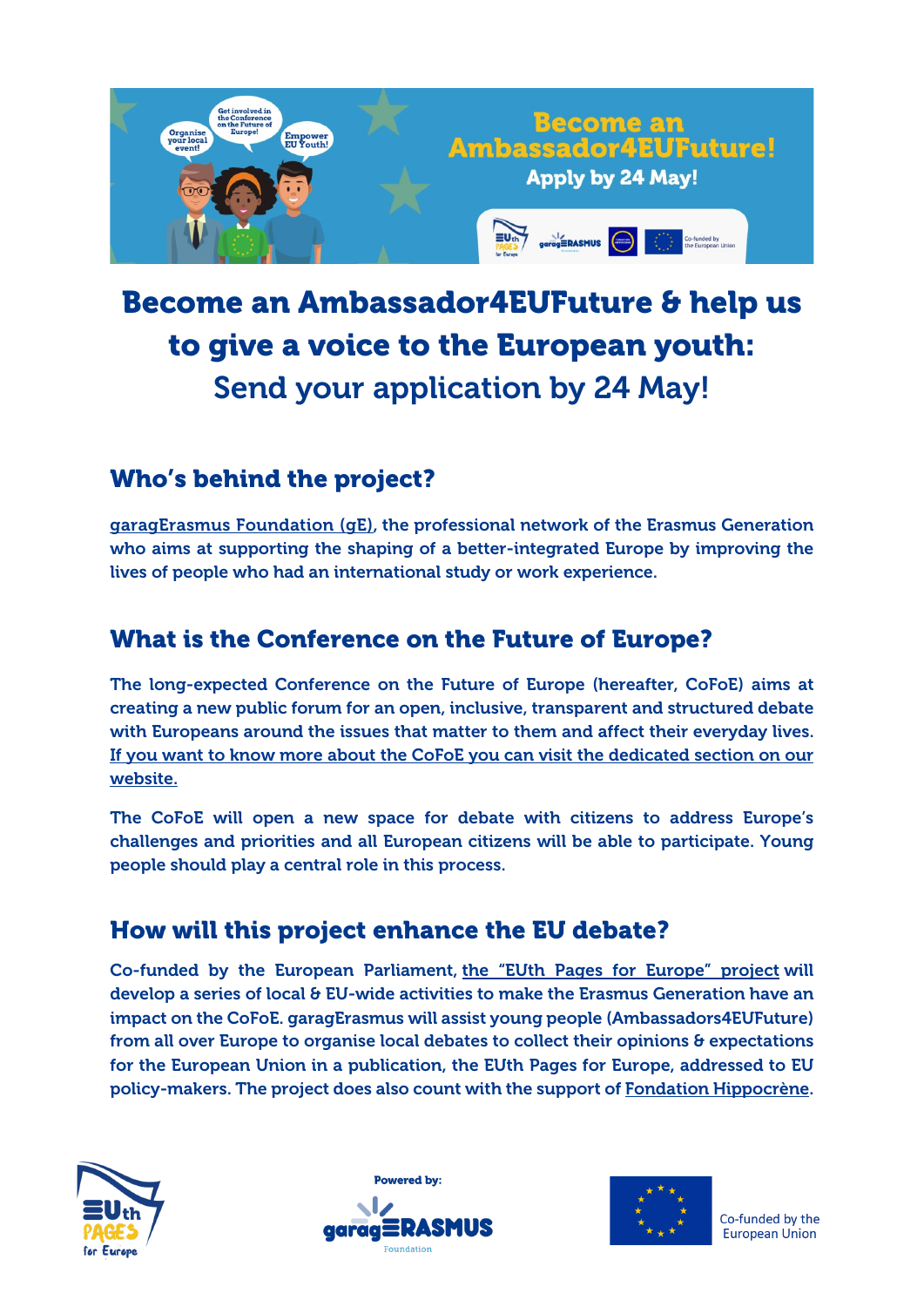### Would you like to become an Ambassador?

[Apply for it,](https://forms.gle/Ew5NYUqqeGuHeGgC8) attend our two training sessions in mid-June & learn how to organise your own local event!

gE is currently looking for at least one Ambassador4EUfuture from each member state of the European Union. Once the selection process is completed, in mid-June 2021 (week of 14-18 June, dates TBC), we will train you on the Conference in 2 days online sessions on Zoom with EU officials, Members of the European Parliament (MEPs) & experts from gE & other youth organisations from all over Europe.

These two online training sessions -entirely in English- will last for half a day and will enable you to organise at least one local event in the city you are currently living & collect young people's expectations for a better Europe in topics such as climate change, youth policies and engagement or the post COVID-19 recovery. There will be a general participation fee of €25 to help to defray its preparation costs. Students and job seekers able to prove their current situation will be able to join them for free.

#### So… how should you proceed after the training?

As an Ambassador you will have to organise at least one local event. You will be fully assisted in the process by garagErasmus, being guided through the whole process and counting with our financial support. You will have to submit a proposal including a provisional budget, but no panic: this will be one of the central elements of the training session!

On the other hand, you should take into account that social inclusion is one of the key elements of the project: we aim at reaching the peripheries of big cities and young people who are not usually involved in this kind of debates, not only pro-EU citizens.

#### What is the aim of the youth grassroots events?

The aim of these local events is to gather as many opinions as possible of young people from all around Europe. Once all the events are concluded, in Spring 2022, they will be presented in a EU-wide event, and different group meetings will be working on the different identified topics.

EU & national institutions, universities and relevant stakeholders will be also present, and they will help gE releasing a publication including all the compiled recommendations, the EUth Pages for Europe, which will be made available for policy makers.







Co-funded by the **European Union**